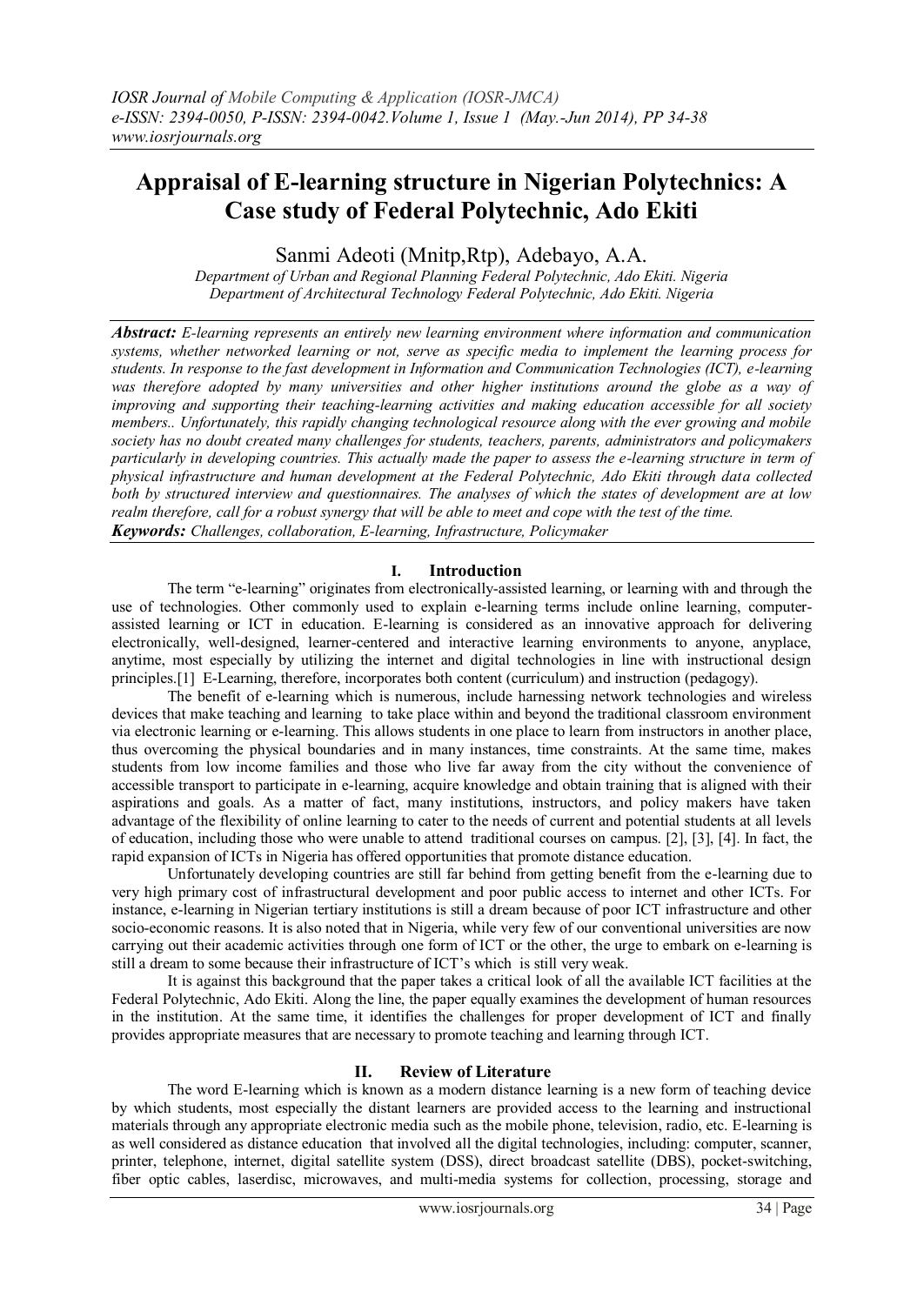dissemination of information all-over the world.[5] It involves revised curriculum, infrastructure, teacher professional development, textbooks, and exams. [6].This actually makes E-learning as education of the wholesome integration of modern telecommunications equipment known as Information Communication Technology ( ICT) resources, particularly the internet

Generally, e-learning is of two major forms. One is called synchronous and the other is asynchronous. The synchronous simply means "at the same time," and it involves interacting with an instructor via the Web in real time. As a matter of fact, the synchronous form has comprehensive features like the forum chatting and audio-effect that allow for interactivity between the learning content and the learners. Asynchronous on the other hand means "not at the same time," therefore, allows the student to complete the course at their own time and schedule, without live interaction with the instructor.[7] In fact, asynchronous form of e-learning on the other hand is the direct opposite of synchronous form. Whereas, the latter by design has multifarious features, and the former does not. It only presents the learning content for the students to read, internalize and download if need be. Also, whereas synchronous e-learning allows for immediate feedback as much as possible, asynchronous may not necessarily allow for immediate feedback

Developing countries are faced with many e learning challenges. Thai universities revealed that instructors and students faced great challenges with e learning with reports that all instructors interviewed had little or no experience with online teaching methodology and consequently lacked confidence in implementation of e learning. [8]. He further pointed out that the students have poor availability of access points, slow network communications, and lack of software application as their challenges to participating in e-learning. At the same time, these findings equally noted that Thai instructors had failed to see the value of e-learning and were disinterested in implementing e-learning, while students complained about the poor ICT infrastructure [9]

The major problems facing the proper implementation of e-learning in Nigerian tertiary institutions are the high cost of computer and laptop when considering the income level of an average worker in Nigeria. In fact, very few people have access to computer and in most cases, the very few who have access to the computer do not know how to use it and maximize it usage.[10] At the same time, explained further that the cost of accessing internet is still very high in Nigeria where most students that make use of Cyber Café paid between #100.00 and #150.00 per hour despite their poor services and slow rate of their server. Other major challenges pointed out are reliable power infrastructure, adequate computer hardware and software together with bandwidth management for audio and graphic data transfer and security[11].

Despite all the hindrances/threat faced by e-learning in Nigeria the National Universities Commission in the last three decade has worked to lay the foundation for e-learning through investment in ICT infrastructure, management information systems, e-mail access and library information services. Institutions such as RECTAS, Federal School of Surveying, Oyo, University of Ibadan and Obafemi Awolowo University (OAU) Ile-Ife University of Benin, University of Abuja, University of Lagos, among others has the facilities for elearning.[12]. The number seems very low (compared to other parts of the world and the usefulness of the elearning in the economy development) because of location of most institutions, bandwidth issue and mostly the challenge of electricity. For instance, Nigeria which is the most populous country on the African continent ranks 62 among nations in terms of institutional e-readiness, the ability of a nation's institutions to use ICT to achieve their mission and vision below South Africa and Egypt which rank 39 and 57 respectively[13]

For many years, e learning globally has received various form of technical assistance. For instance, Hewlett Packard (HP) has contributed in five years a total of nearly \$60 million to more than 1,000 schools in 41 countries worldwide and had in the past 20 years, contributed more than \$1 billion in cash and equipment to schools, universities, community organizations and other nonprofit organizations around the world. [13] He further pointed out that in 2008, the University of Jos received a significant boost to provide funds for hardware, software and training when it emerged the only university in Nigeria to share in HP's \$3.6 million corporate social responsibility project aimed at empowering about 36 universities in Europe, Middle East and Africa with cash and equipment. Other beneficiaries in Africa included the Makerere University Uganda and University of the Free State, South Africa. At the same time, Jos-Carnegie funds were also used to purchase 19 personal computers, three printers, and one diesel generating plant for backup power supply including Scientific Workplace Version 5.0 software.

# **III. Study Area and Method**

The study area which is the Federal Polytechnic Ado Ekiti was initially established at Jos in 1977 with student enrolment of 350 (Full time National Diploma) in only seven academic departments. However, the polytechnic was completely moved to Ado Ekiti in 1985 with student population strength of 2,517 in 1989. Presently, the student population has increased to 10,000 (Full time and part time) at National and Higher National Diploma which spread across five schools and 22 departments.

The polytechnic since inception has equally been enjoying an appreciably consistent measure of staff growth. In 1978, the polytechnic had about 95 senior staff which rose to 261 in 1989, of which the junior staff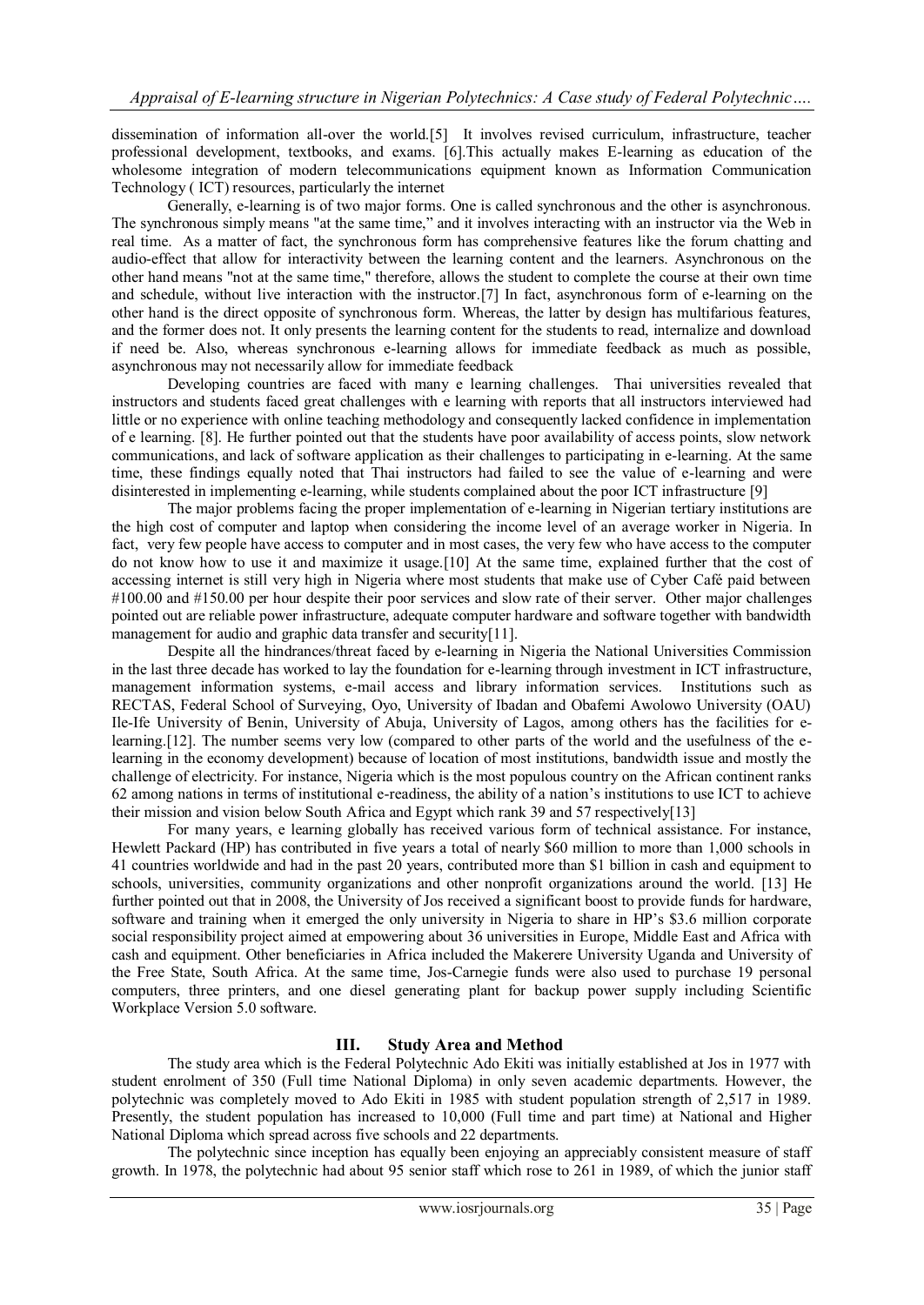increased the figure to 740. Right now, both the academic and non academic staff of the polytechnic is over 1000.

The study employed a survey research design that aim at determining the level of ICT facilities, human development and constraints. The compilation of data which was majorly through primary survey involved field observation, questionnaires and structure interview as design instrument. A total number of 360 questionnaires were randomly distributed among students and staff across all the departments including the polytechnic library. The distribution and retrieval of data was a week exercise and it was carried out by trained students. The analysis of the collected data was purely descriptive which involves the use of quantitative tables and graphs for the presentation of the data,

# **IV. Results of Findings**

The data collected actually involved both the human and physical infrastructure and the major constraints. They were all analyzed under the headings below

#### **4.1 The Human Resources**

The human resources are all about the staff and student development. In fact, the staff development variables include the level of ICT knowledge; ICT training attended; Type of ICT training and their teaching format. At the same time, the student development variables are student background, form of their computer devices, and format of their computer device usage

It is interesting to note from the Table 1 below that majority of the staff are computer literate but not fully ICT compliance while less than 10 percent of the staff are completely illiterate in computer and ICT.

**Table 1: Staff ICT Knowledge**

| Table 1: Staff ICT Knowledge  |                   |            |
|-------------------------------|-------------------|------------|
| ICT knowledge                 | No of respondents | Percentage |
| ICT and computer literate     |                   |            |
| Computer literate without ICT | 40                | 67         |
| ICT and computer illiterate   |                   |            |

Source: Fieldwork 2014

As revealed in Table 2, majority of the staff have not participated in any ICT training programme followed by those who have participated once while those who have participated more than once have the least percentage.

| $1$ able $2$ . IV I Training Attenuance |                   |            |
|-----------------------------------------|-------------------|------------|
| No of ICT training                      | No of respondents | Percentage |
| Once                                    |                   | 20         |
| More than once                          |                   |            |
| None of the above                       | 45                |            |
| _ _ _ _                                 |                   |            |

# **Table 2: ICT Training Attendance**

Source: Fieldwork 2014

In the same vein, it is noted in Table 3 that majority of the staff that participated in ICT training was through in house programme while very few of them did their training outside.

| <b>Table 3: ICT Training Mode</b> |            |  |
|-----------------------------------|------------|--|
| No of respondents                 | Percentage |  |
|                                   | 21.67      |  |
|                                   | 3.33       |  |
| 45                                |            |  |
|                                   |            |  |

**Table 3: ICT Training Mode**

Source: Fieldwork 2014

The traditional method of class room interaction between students and tutors still remains the only format of impacting knowledge to the student as indicated in Table below. However, slide projection is used occasionally. In fact, close circuit television system remains dormant.

| TADIC 4. TEACHING FULLMAL |                   |            |
|---------------------------|-------------------|------------|
| Teaching method           | No of respondents | Percentage |
| Chalk board teaching      | эt                | 93.33      |
| Slide projection          |                   | 6.67       |
| Close circuit TV          |                   |            |
| .                         |                   |            |

# **Table 4: Teaching Format**

Source: Fieldwork 2014

The variables considered for the student e-learning development include the student background, their available computer devices and the usage of the devices.

Available data indicated that majority of the student are computer literate with computer device while those who are computer illiterate and without computer constituted the minority. See the Table below.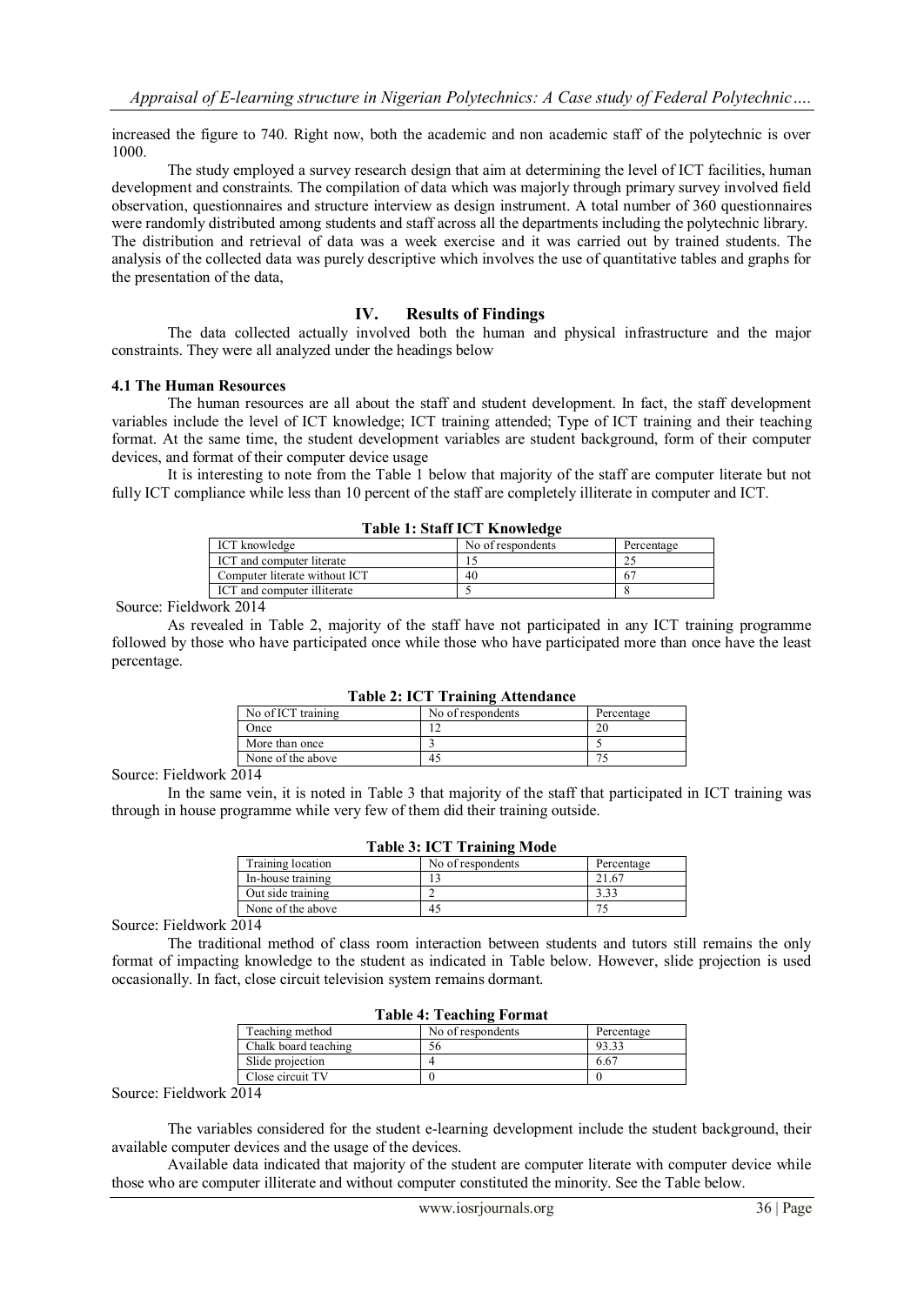#### **Table 5: Student Background**

| Student background                | No of respondents | Percentage |
|-----------------------------------|-------------------|------------|
| Computer literate/computer device | 234               | 7C         |
| Computer literate only            |                   |            |
| Computer illiterate               |                   |            |

Source: Fieldwork 2014

As a mater fact, majority of these students are only in possession of mobile phone .This is followed by those with laptop and mobile phone while those with none formed the least category. See the Table below.

#### **Table 6: Computer Devices Possession**

| Computer devices      | No of respondents | Percentage |
|-----------------------|-------------------|------------|
| Browsing phone only   | 138               | 46         |
| Browsing phone/laptop | 90                | 30         |
| None of the above     |                   |            |

Source: Fieldwork 2014

Majority of the students use the computer devices as tool to perform a task. However some use them as source to acquire knowledge while none of the students see these devices as unserviceable.

| Table 7: Computer Devices Usage |                   |            |
|---------------------------------|-------------------|------------|
| Computer devices usage          | No of respondents | Percentage |
| Task performing tools           | 93                |            |
| Source of knowledge             | 135               | 45         |
| None of the above               | 72                | 24         |

**Table 7: Computer Devices Usage**

Source: Fieldwork 2014

#### **4.2 Physical infrastructure**

Data collected on ICT physical infrastructure are of two forms. They are buildings and the necessary tools. The polytechnic has five ICT buildings, namely the digital library, the ICT training center, ICT secretariat and two ICT resource centers. The necessary tools include computer system with wireless connectivity, computer system with cable connectivity, local server, internet services projector with screen, multimedia, printer and scanner.

The digital library and the training center are provided with the highest number of facilities. The secretariat is next in the provision of some necessary facilities while the two

Resource centers are yet to be provided with necessary tools as shown in the Table below.

#### Buildings Tools Digital library Training center Secretariat building Resource center Wireless computer | - | x | -Cable computer  $\begin{vmatrix} x & 1 \\ x & x \end{vmatrix}$  -  $\begin{vmatrix} x \\ x \end{vmatrix}$  -Local server  $\vert$  -  $\vert$  x  $\vert$  x  $\vert$  -Internet service x x x Projector/screen x x x x Multimedia x x Printer  $x \times x$  |  $x \times x$  |  $-$ Scanner  $x \times x$  x  $-x \times x$  -

**Table 8: ICT Facilities**

Source: Fieldwork 2014

### **4.5 Major Constraints**

The noticeable major constraints for e-learning in the polytechnic by both staff and the students are poor and high cost of internet services as well as erratic power supply. However, the management considered lack of funds and technical assistance both local and international as the major challenge to develop e-learning.

### **V. Discussion of Findings**

Basically there is no gainsaying of the fact that both human and physical infrastructure developments are very paramount for e-learning. Unfortunately they have not fully developed at the Federal Polytechnic. For instance, many staff is not ICT compliance even though they claimed to be computer literate as result of their Microsoft knowledge in computer. This is attributed to the low level of ICT staff training and development. The physical infrastructure is also not only inadequate in term of buildings; they are as well not properly equipped with computer facilities. Available records confirmed that ICT materials such as computers, printers, scanners, e-books, textbooks, workbooks and books on ICT are not available and not in use in Nigerian schools for computer education.[14], [15]